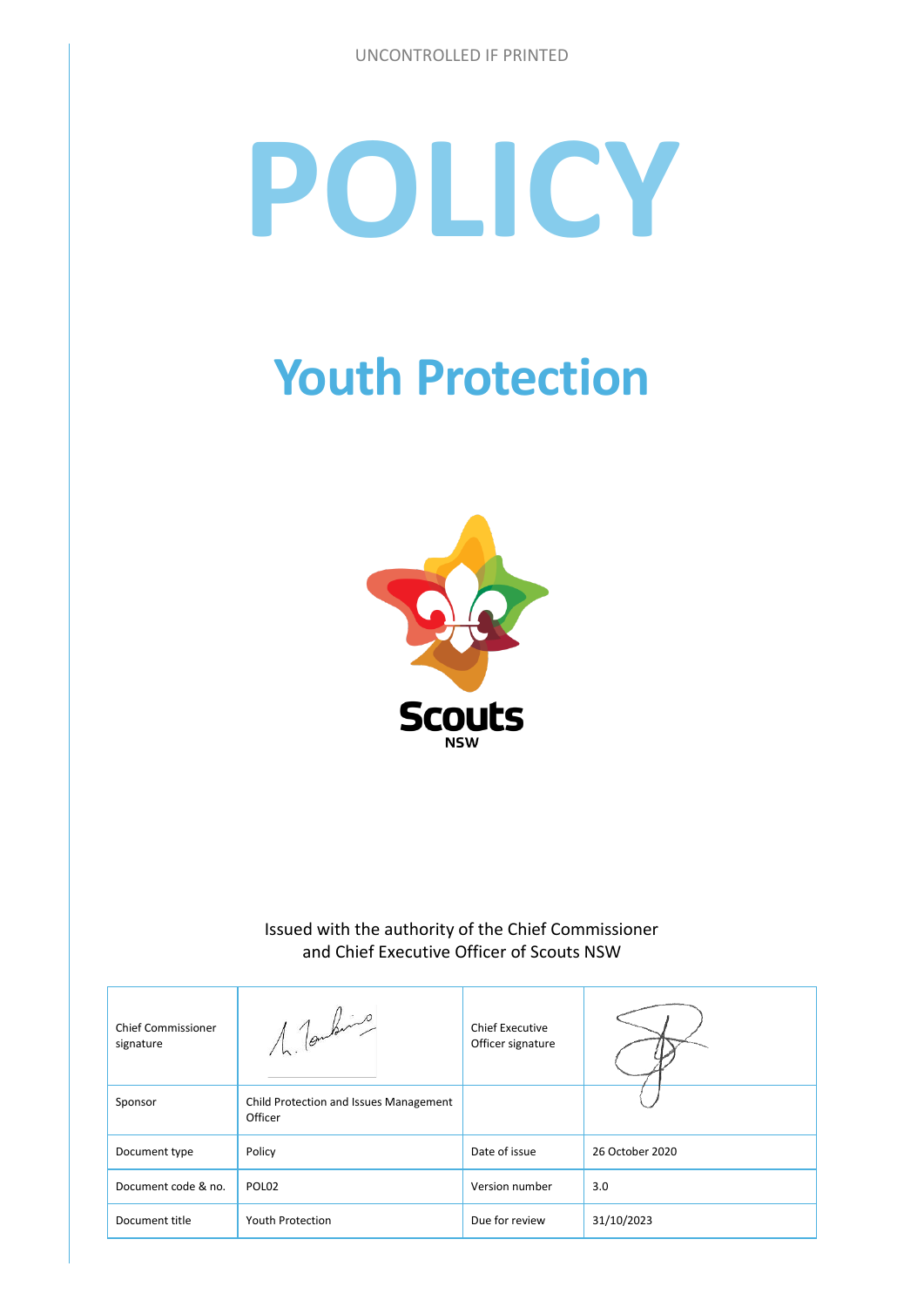## **Youth Protection**

**All suspicions, concerns or allegations about criminal matters or child protection matters should be reported directly** to the Chief Commissioner, the Deputy Chief Commissioner (Youth Safety, Support and Compliance), the Chief Executive Officer or the Child Protection Officer at the NSW State Office on:

> Tel: 02 9735 9000 or via [YouthProtection@nsw.scouts.com.au](mailto:YouthProtection@nsw.scouts.com.au)

### **Imminent Danger**

**If a person is in danger, immediately contact NSW Police on 000.** 

File name POL02 Youth Protection v 3.0 page 2 of 5.

Scouts NSW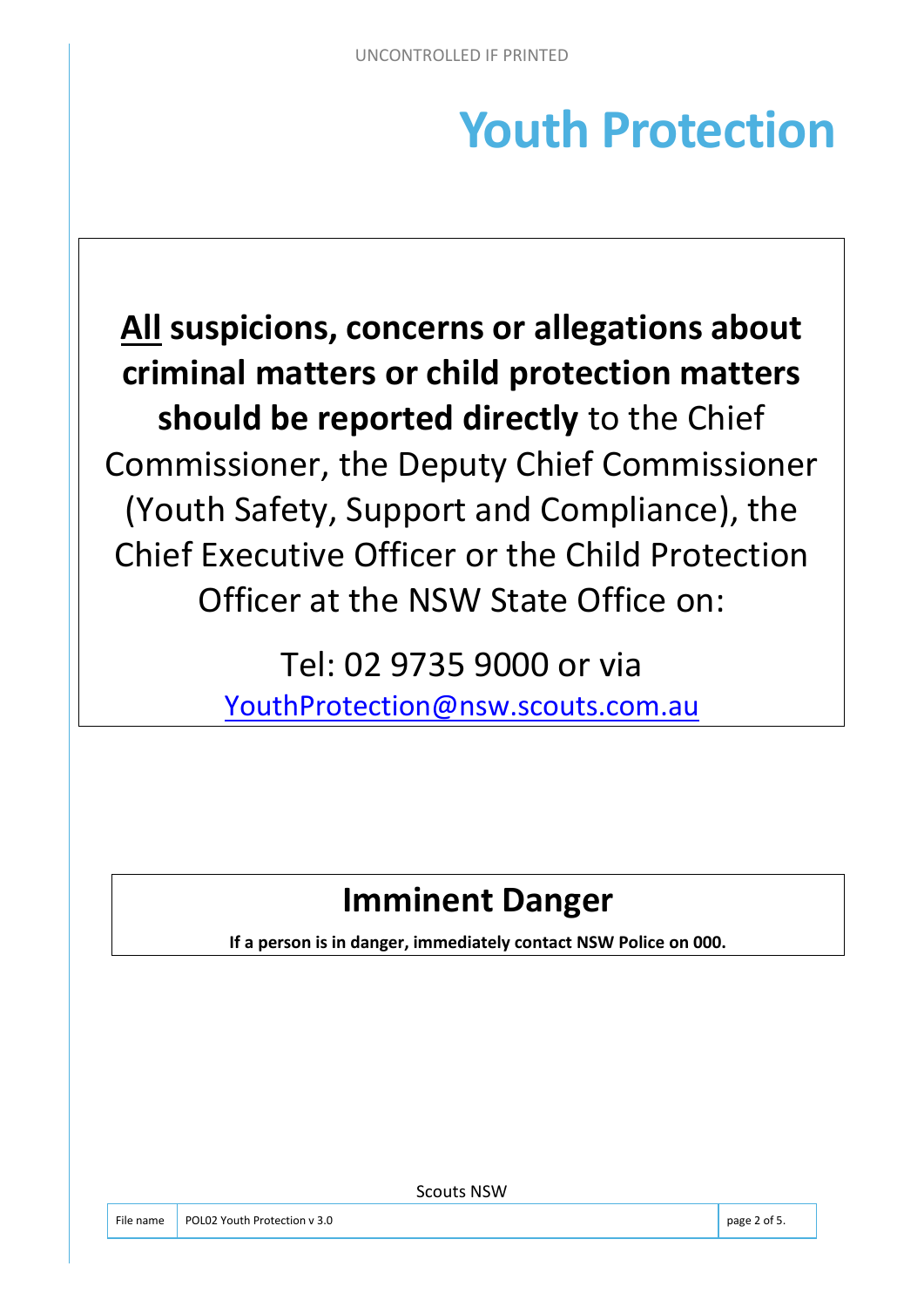#### 1 Purpose and scope

- 1.1 The purpose of this Policy is to set out how Scouts NSW provides a child safe environment that counters the risk of Youth involved in Scouting being abused. Scouts NSW endorses the Scouts Australia *Child Protection Policy* from which this policy derives.
- 1.2 This Policy should be read in conjunction with the linked Scouts NSW *Youth Protection Procedure* document which gives effect to this Policy.
- 1.3 Scouts NSW is committed to operating as a child safe organisation and implementing child safe policies and practices in accordance with the elements of a child safe institution outlined by the Royal Commission into Institutional Responses to Child Sexual Abuse report entitled *Creating Child Safe Institutions*.
- 1.4 All children have the right to feel safe. A child safe environment in Scouts NSW is achieved by:
	- Providing a clear framework for the careful selection, recruitment, training and management of Adults that has full regard to child protection;
	- Having in place a clear, transparent and easily understood Policy and Procedure to protect our Youth and Adults and ensure that our Adults do not put either our Youth or themselves at risk;
	- Clearly explaining to parents, Youth, Adults and staff what the Policy and Procedure are, how and why they operate and ensuring that they are understood;
	- Ensuring that allegations of Child Abuse or suspected Child Abuse are dealt with in a timely, consistent and correct manner and through the right channels; and
	- Having an auditable feedback method to ensure the Policy and Procedure remain relevant and effective and can be improved where necessary.
- 1.5 This Policy applies to all Youth participating in Scouting and all Adults in control of or in contact with those Youth.
- 1.6 This Policy should be read in conjunction with the Scouts NSW Code of Conduct (LSG23) "the Code of Conduct". The Code of Conduct reflects Scouts NSW's commitment to providing a safe environment for all youth members participating in the Scout Program and reflects a zero tolerance policy towards bullying, neglect, emotional, physical or sexual abuse of any kind.
- 1.7 This policy also extends and provides interpretation of the policies of Scouts Australia as set out in *Policy and Rules.*
- 1.8 For the purposes of this Policy:

"Adult" means any person 18 years of age or older, and includes any employee, Leader, Adult Supporter or Rover Scout who is involved in the delivery of Scouting in any form no matter the frequency, duration, formal level of authority or whether the person is or is not a registered member of Scouts Australia.

"Adult Helper" means an adult holding a Certificate of Membership with Scouts NSW who provides assistance to a leader and is bound by the policies and rules of Scouts Australia.

| <b>Scouts NSW</b> |
|-------------------|
|-------------------|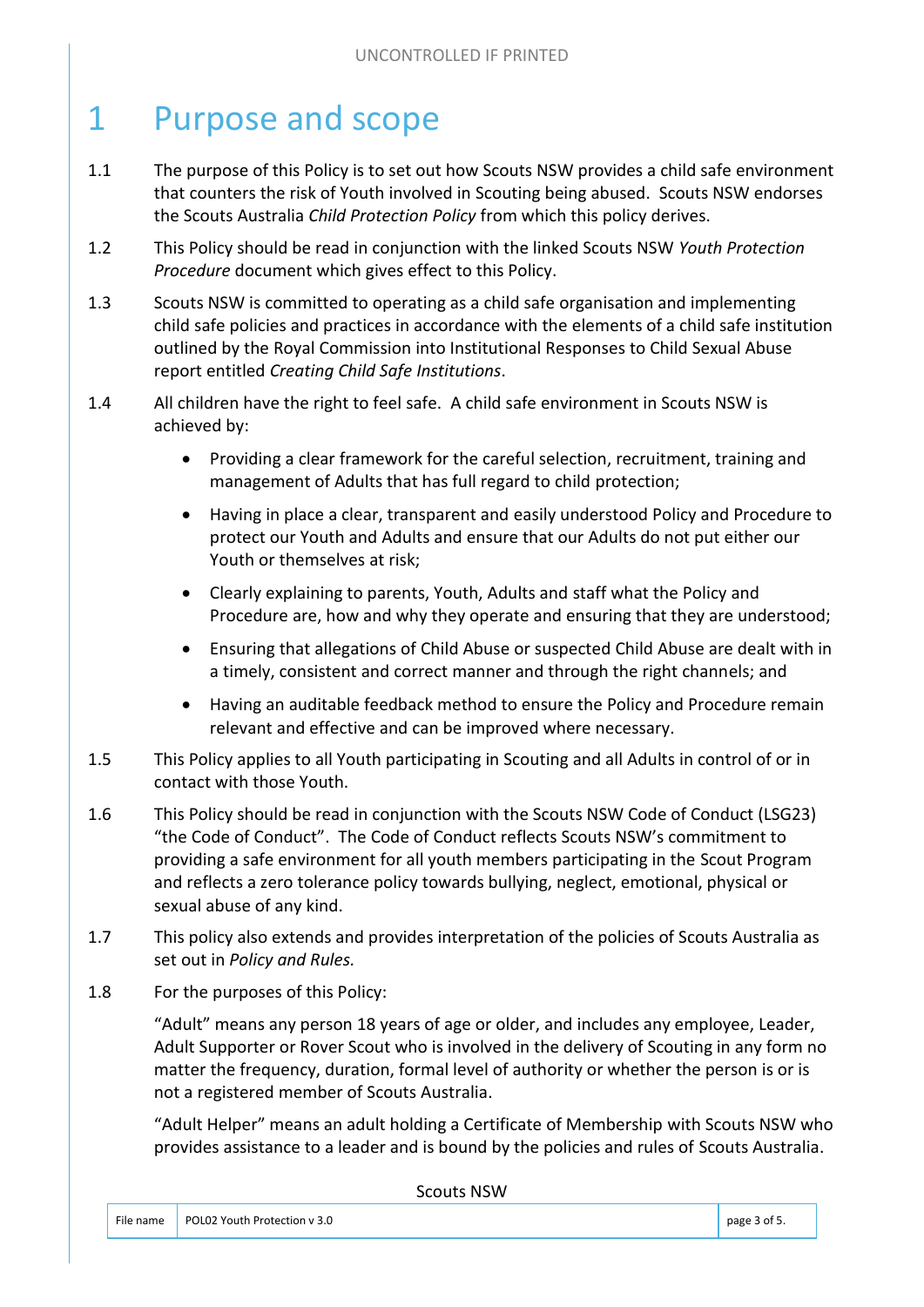"Adult Supporter" means any adult who, from time to time, assists Scouting in some way, but does not hold a Certificate of Adult Membership with Scouts NSW.

"Board" means the Board of Scouts NSW.

"Child Abuse" has the meaning given to that term in Scouts Australia's *Child Protection Policy*;

"Child Protection Officer" means the Child Protection and Issues Management Officer, based at the Scouts NSW State Office.

"Procedure" means the Scouts NSW *Youth Protection Procedure* document.

"Scouts Australia" means the national Scouting body, The Scout Association of Australia.

"Scouts NSW" means the New South Wales Branch of Scouts Australia.

"Youth" means a person less than 18 years of age involved in any Scouting activity, whether or not they have formally been registered as a member.

#### 2 Policy statement

- 2.1 Scouts NSW has a duty of care to all Youth when involved in Scouting and to provide a child safe environment that protects them to the best of its ability from Child Abuse, while not detracting from their ability to develop by graduated challenges appropriate to their development and ability. All Adults are accountable to deliver that duty of care on behalf of Scouts Australia at all times.
- 2.2 Scouts NSW will ensure to the best of its ability when recruiting, selecting and managing Leaders, Adult Helpers and Adult Supporters who are in control of, or in contact with, Youth that they understand this duty of care and agree to ensure that is responsibly exercised in accordance with the Code of Conduct and the Scout Law and Promise.
- 2.3 Scouts NSW is committed to providing a safe environment for Youth participating in its program that applies zero tolerance of Child Abuse of any kind. Because Child Abuse can take many forms and be perpetrated in many ways, Scouts NSW requires Adults to be alert to abuse in all of its manifestations.
- 2.4 Adults must report any conduct seen or heard that is inconsistent with the Code of Conduct and/or the values expressed in the Scout Promise and Law.
- 2.5 Without fail, Adults must report immediately any suspicion or allegation of Child Abuse of Youth in their care in the manner specified in the related Procedure document. A failure to report such behaviour may be treated by Scouts NSW as a Serious Misconduct Issue capable of resulting in the termination of Membership.
- 2.6 Child protection matters arising in the context of a Scouting activity are subject to internally mandated reporting procedures by virtue of the Scouts NSW *Youth Protection Policy*. This includes any situation where a child discloses or is at risk of Child Abuse in situations outside of a Scouting activity (e.g. home).
- 2.7 As prescribed in the Procedure, when a report of Child Abuse is made to Scouts NSW, it will be referred to the NSW Police and/or the Department of Family and Community

Scouts NSW